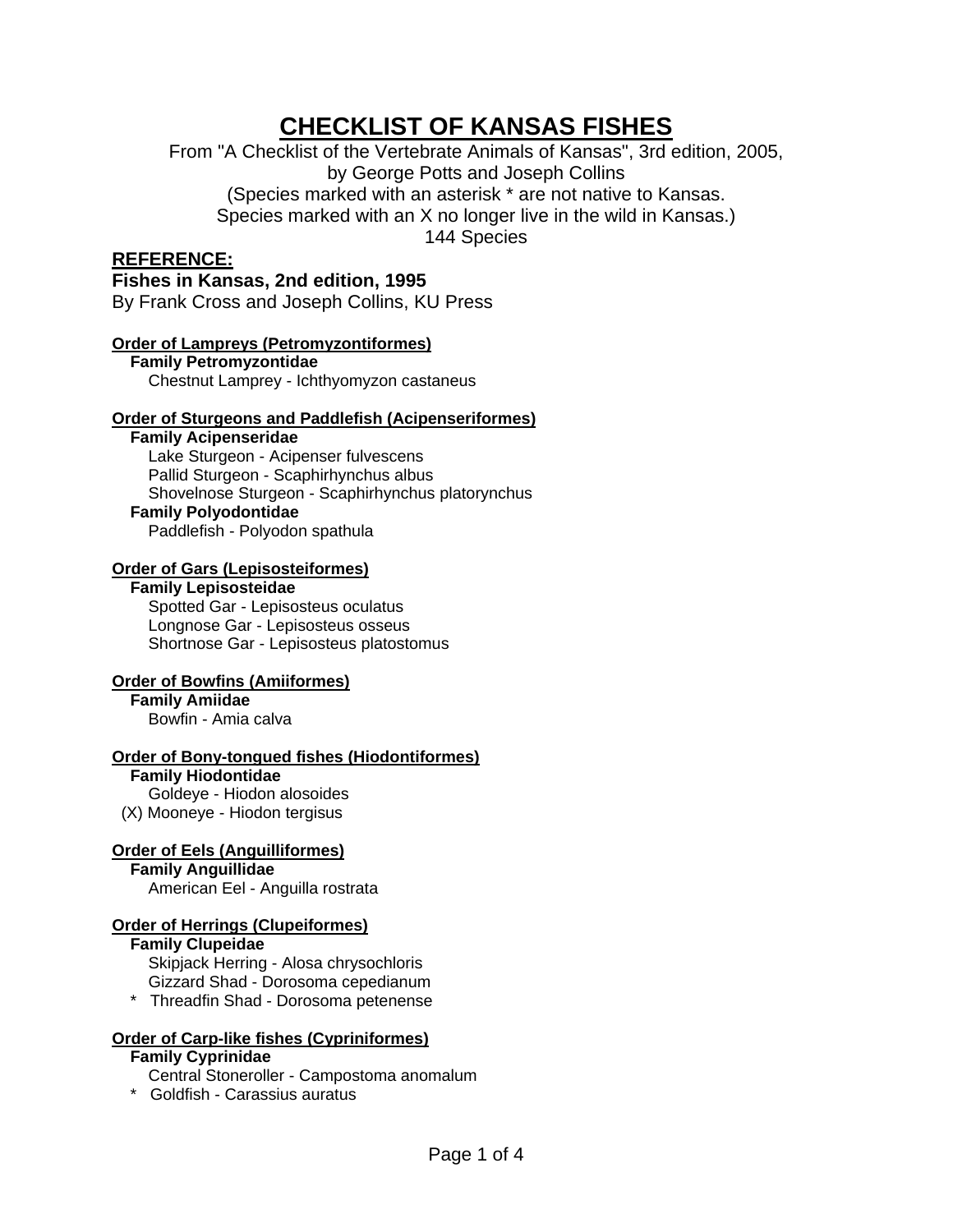- Grass Carp Ctenopharyngodon idella Bluntface Shiner - Cyprinella camura Red Shiner - Cyprinella lutrensis Spotfin Shiner - Cyprinella spiloptera
- Common Carp Cyprinus carpio Gravel Chub - Erimystax x-punctatus Western Silvery Minnow - Hybognathus argyritis Brassy Minnow - Hybognathus hankinsoni Plains Minnow - Hybognathus placitus
- Bighead Carp Hypophthalmichthys nobilis Cardinal Shiner - Luxilis cardinalis Striped Shiner - Luxilis chrysocephalus Common Shiner - Luxilus cornutus Redfin Shiner - Lythrurus umbratilis Sturgeon Chub - Macrhybopsis gelida Shoal Chub – Macrhybopsis hyostoma Sicklefin Chub - Macrhybopsis meeki Silver Chub - Macrhybopsis storeriana Peppered Chub – Macrhybopsis tetranema Redspot Chub - Nocomis asper Hornyhead Chub - Nocomis biguttatus Golden Shiner - Notemigonus crysoleucas Emerald Shiner - Notropis atherinoides
- Red River Shiner Notropis bairdi River Shiner - Notropis blennius Bigeye Shiner - Notropis boops Ghost Shiner - Notropis buchanani Bigmouth Shiner – Notropis dorsalis Arkansas River Shiner - Notropis girardi
- (X) Blacknose Shiner Notropis heterolepis Ozark Minnow - Notropis nubilus Carmine Shiner - Notropis percobromus Silverband Shiner - Notropis shumardi Sand Shiner - Notropis stramineus Topeka Shiner - Notropis topeka Mimic Shiner - Notropis volucellus
- (X) Pugnose Minnow Opsopoeodus emiliae Suckermouth Minnow - Phenacobius mirabilis Southern Redbelly Dace - Phoxinus erythrogaster Bluntnose Minnow - Pimephales notatus Fathead Minnow - Pimephales promelas Slim Minnow - Pimephales tenellus Bullhead Minnow - Pimephales vigilax Flathead Chub - Platygobio gracilis Western Blacknose Dace - Rhinichthys obtusus
	- Rudd Scardinius erythrophthalmus Creek Chub - Semotilus atromaculatus

#### **Family Catostomidae**

 River Carpsucker - Carpiodes carpio Quillback - Carpiodes cyprinus Highfin Carpsucker - Carpiodes velifer White Sucker - Catostomus commersonii Blue Sucker - Cycleptus elongatus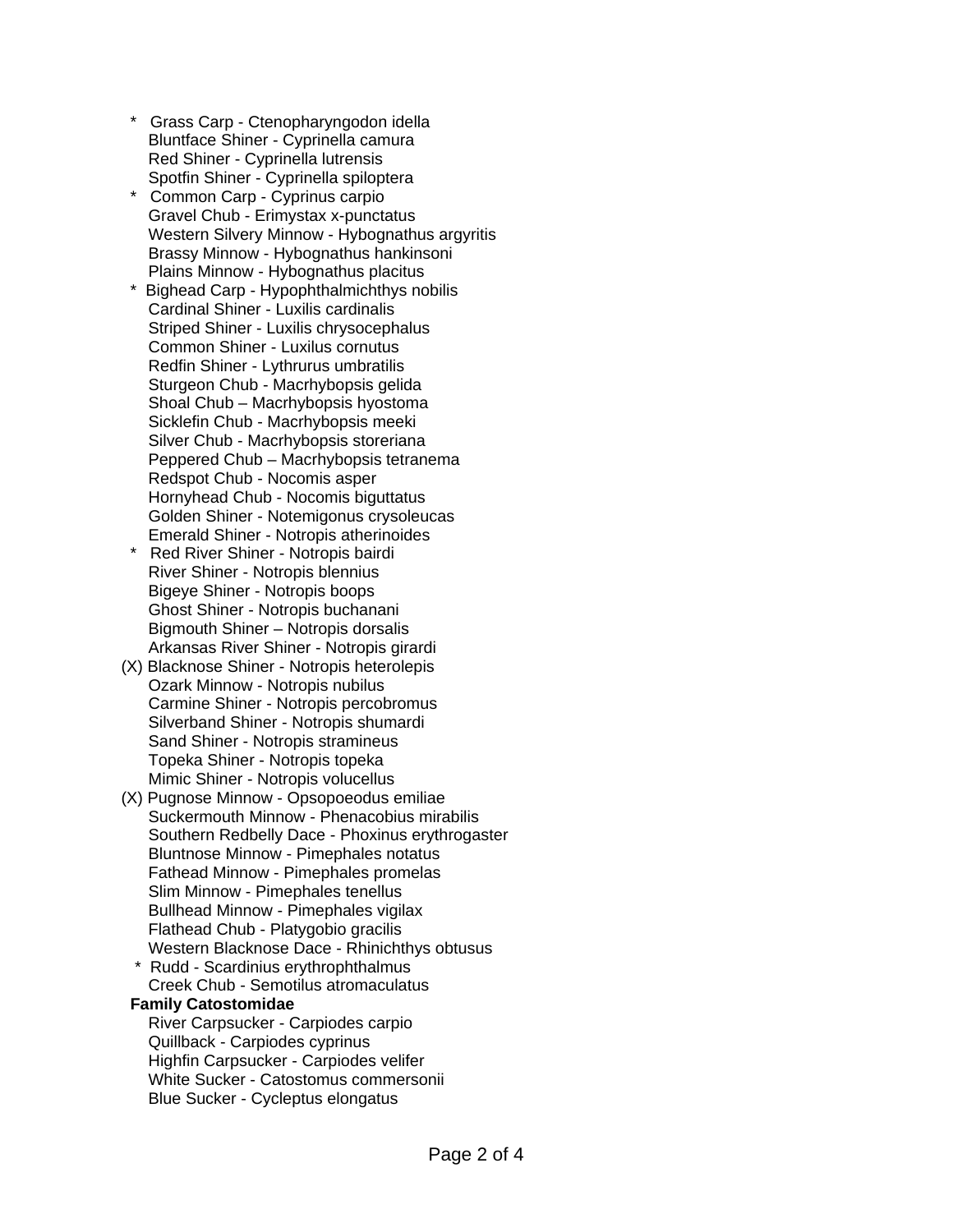Northern Hogsucker - Hypentelium nigricans Smallmouth Buffalo - Ictiobus bubalus Bigmouth Buffalo - Ictiobus cyprinellus Black Buffalo - Ictiobus niger Spotted Sucker - Minytrema melanops River Redhorse - Moxostoma carinatum Black Redhorse - Moxostoma duquesnii Golden Redhorse - Moxostoma erythrurum Shorthead Redhorse - Moxostoma macrolepidotum

## **Order of Catfish (Siluriformes)**

#### **Family Ictaluridae**

- \* White Catfish Ameiurus catus Black Bullhead - Ameiurus melas Yellow Bullhead - Ameiurus natalis
- \* Brown Bullhead Ameiurus nebulosus Blue Catfish - Ictalurus furcatus Channel Catfish - Ictalurus punctatus Slender Madtom - Noturus exilis Stonecat - Noturus flavus Tadpole Madtom - Noturus gyrinus Brindled Madtom - Noturus miurus Freckled Madtom - Noturus nocturnus Neosho Madtom - Noturus placidus Flathead Catfish - Pylodictus olivaris

## **Order of Pikes and Mudminnows (Esociformes)**

#### **Family Esocidae**

\* Northern Pike - Esox lucius

#### **Order of Trouts (Salmoniformes)**

# **Family Osmeridae**

\* Rainbow Smelt - Osmerus mordax

#### **Family Salmonidae**

- \* Rainbow Trout Oncorhynchus mykiss
- \* Brown Trout Salmo trutta

# **Order of Cods (Gadiformes)**

 **Family Gadidae** 

# (X) Burbot - Lota lota

# **Order of Silversides (Atheriniformes)**

## **Family Atherinopsidae**

- Brook Silverside Labidesthes sicculus
- \* Inland Silverside Minidia beryllina

#### **Order of Topminnows (Cyprinodontiformes)**

#### **Family Fundulidae**

 Northern Studfish - Fundulus catenatus Northern Plains Killifish - Fundulus kansae Blackstripe Topminnow - Fundulus notatus Blackspotted Topminnow – Fundulus olivaceus

\* Plains Topminnow - Fundulus sciadicus